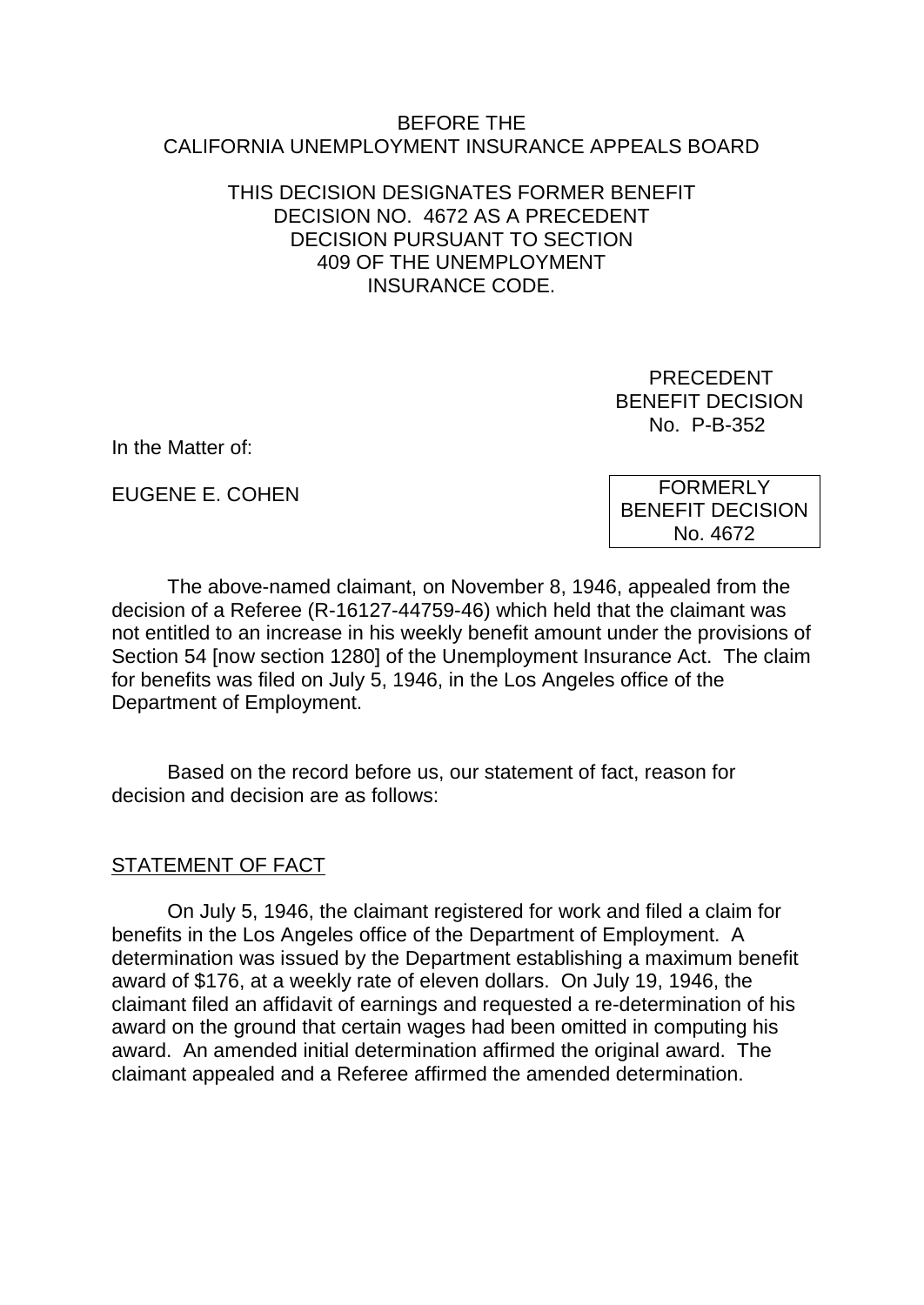The claimant worked for a single employer during his base period. Records of the Department of Employment indicate that this employer reported wages paid to the claimant during his base period as follows:

| <b>DATES</b>                        | <b>AMOUNTS</b> |
|-------------------------------------|----------------|
| From April 1 to June 30, 1945       | \$107.54       |
| From July 1 to September 30, 1945   | 55.74          |
| From October 1 to December 31, 1945 | 204.02         |
| From January 1 to March 31, 1946    | 206.81         |
|                                     | \$574.11       |

At the hearing before a Referee, the claimant testified that wages in the amount of \$109.80 for the last two weeks of December, 1945, were omitted from the Department's determination of earnings for the quarter-year ending December 31, 1945. The claimant submitted pay check stubs showing wages earned during the quarters of his base period as outlined below:

| <b>DATES</b>                                                                                              | <b>AMOUNTS</b>                        |
|-----------------------------------------------------------------------------------------------------------|---------------------------------------|
| From April 1 to June 30, 1945<br>From July 1 to September 30, 1945<br>From October 1 to December 31, 1945 | \$107.54<br>30.61<br>313.82<br>127.17 |
| From January 1 to March 31, 1946                                                                          | \$579.11                              |

The claimant contends that wages earned during the last two weeks of December, 1945, in the amount of \$109.80 should be included in earnings for the quarter ending December 31, 1945, instead of the following quarter, when the amount was paid. If his contention is correct, he would be entitled to an increase in his weekly benefit amount, and in his total award.

In his letter of appeal to a Referee, the claimant states in part, "(1) Insurance paid based on amount earned, (2) Salary and commission cannot be computed until after close of business period in which amount was earned." In this appeal, the claimant also refers to a previous Referee's decision (R-4159-26238-45) dated September 24, 1945, which he contends involved a similar appeal which was decided in his favor. An examination of the above-mentioned decision discloses that the claimant's appeal was based on the same ground as in the instant case, and involved the December quarter of a base period from April 1, 1944, through March, 1945.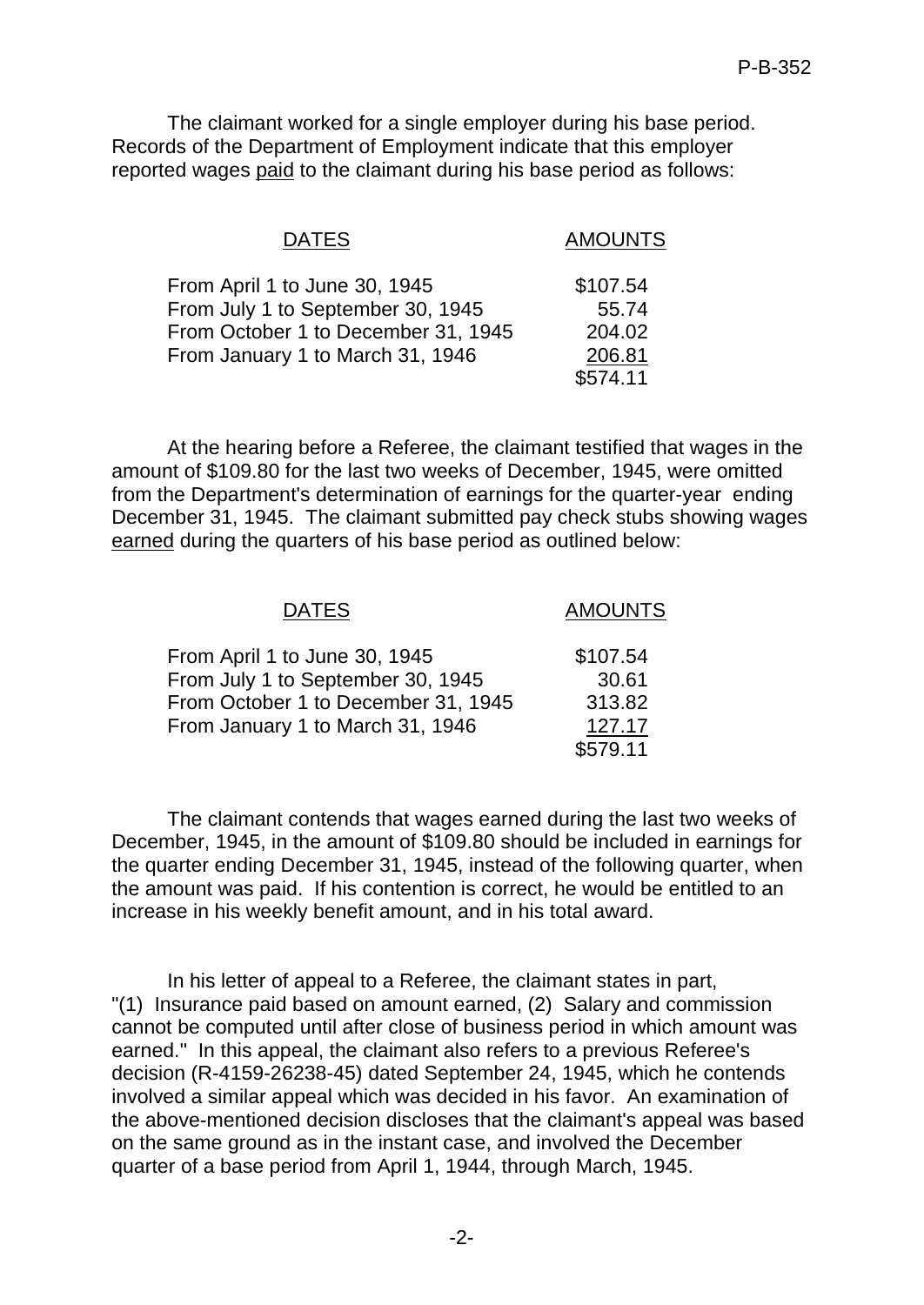The decision referred to by the claimant shows that the base period employer was the same and that the employer paid wages accruing from the first to the fifteenth of a month on the twentieth of that month, and wages earned from the fifteenth to the last day of the month on the fifth day of the following month. There is no evidence in the instant case that the employer has altered this procedure and the claimant testified, "Every two weeks we are paid as of the fifteenth and as of the first."

# REASON FOR DECISION

Effective September 15, 1945, Section 54 [now section 1280] of the California Unemployment Insurance Act was amended to read:

"An individual's 'weekly benefit amount'shall be the amount appearing in column 'B' in the table set forth in this Section on the line on which in column 'A' of such table there appears the wage bracket containing the amount of wages paid to such individual for employment by employers during the quarter of his base period in which such wages were the highest." (Emphasis added)

Previously, and during the claimant's prior appeal under similar circumstances, the underscored portion of the above-quoted section read "wages earned by", so that the benefit amount previously was determined by the amount of wages earned, rather than by the amount paid.

Although the claimant in this case earned \$109.80 during the last two weeks of the December quarter of his base period, the amount was not paid to him until the following month, in the following quarter. The claimant's benefit award must be based upon the amount of wages paid, rather than the amount earned.

Amounts not actually delivered to a claimant may be considered wages paid if the amounts have been set aside so that the claimant can draw upon them at any time (Regulation 60 [now Regulation 926-1], Title 22, California Administrative Code) or if the amounts remain unpaid within the time limits set forth in the Labor Code. (Sections 53, 54 [now sections 1280 and 1281], Unemployment Insurance Act; Sections 201, 202, 204, Labor Code; Regulation 73 (c)(1) [now Regulation 1088-3] Title 22, California Administrative Code). However the claimant has not contended that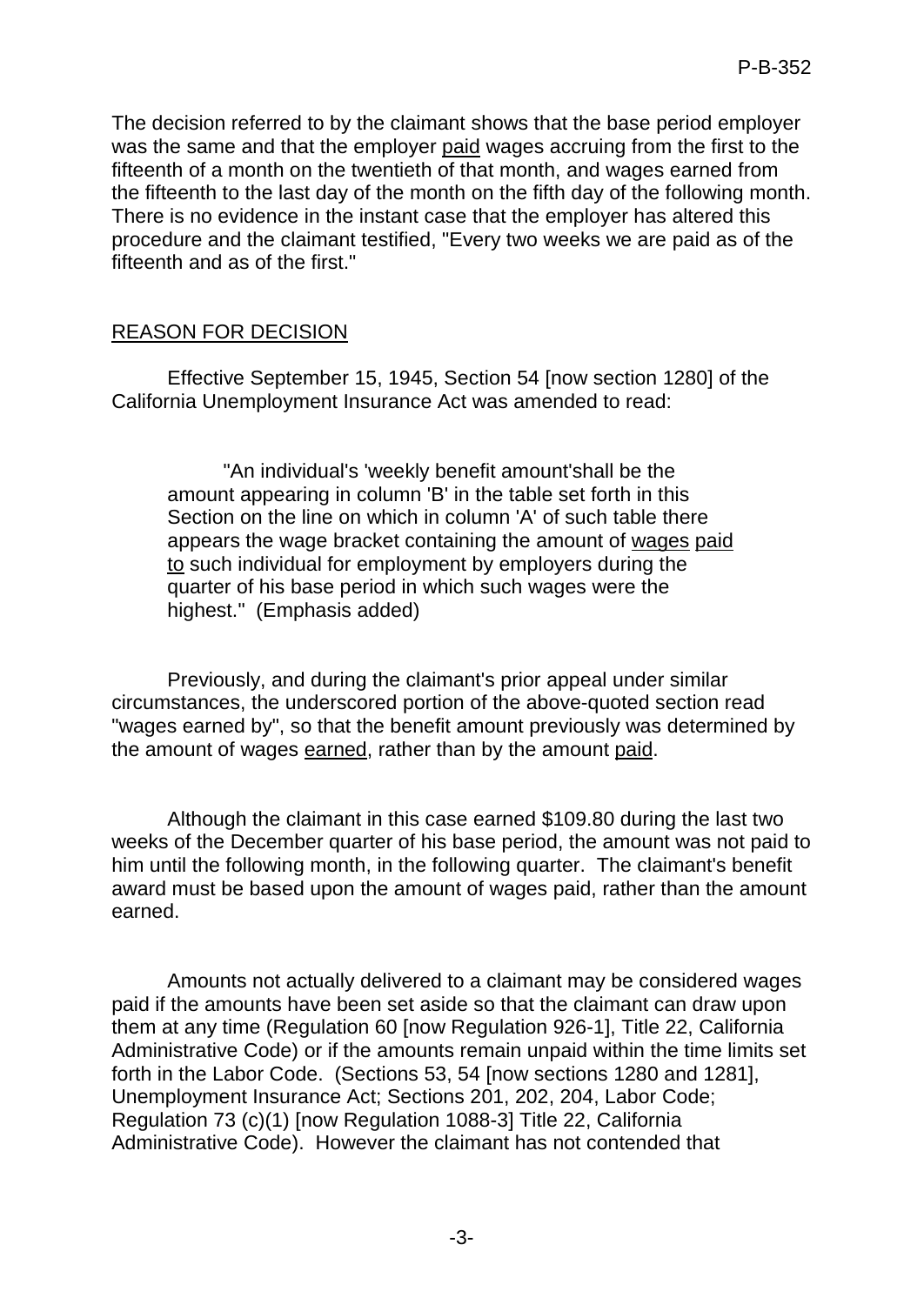the facts of his case fall within these exceptions, nor is there any evidence to that effect. Accordingly we hold that the claimant is not entitled to an increase in his award by virtue of wages earned in December, 1945, but not paid until January, 1946.

#### DECISION

The decision of the Referee is affirmed. The claimant is not entitled to an increase in his benefit award.

Sacramento, California, January 22, 1948.

### CALIFORNIA UNEMPLOYMENT INSURANCE APPEALS BOARD

TOLAND C. McGETTIGAN, Chairman

### MICHAEL B. KUNZ

### HIRAM W JOHNSON, 3rd

Pursuant to section 409 of the Unemployment Insurance Code, the above Benefit Decision No. 4672 is hereby designated as Precedent Decision No. P-B-352.

Sacramento, California, June 2, 1977.

# CALIFORNIA UNEMPLOYMENT INSURANCE APPEALS BOARD

DON BLEWETT, Chairperson

MARILYN H. GRACE

HARRY K. GRAFE

RICHARD H. MARRIOTT

DISSENTING - Written Opinion Attached

### CARL A. BRITSCHGI